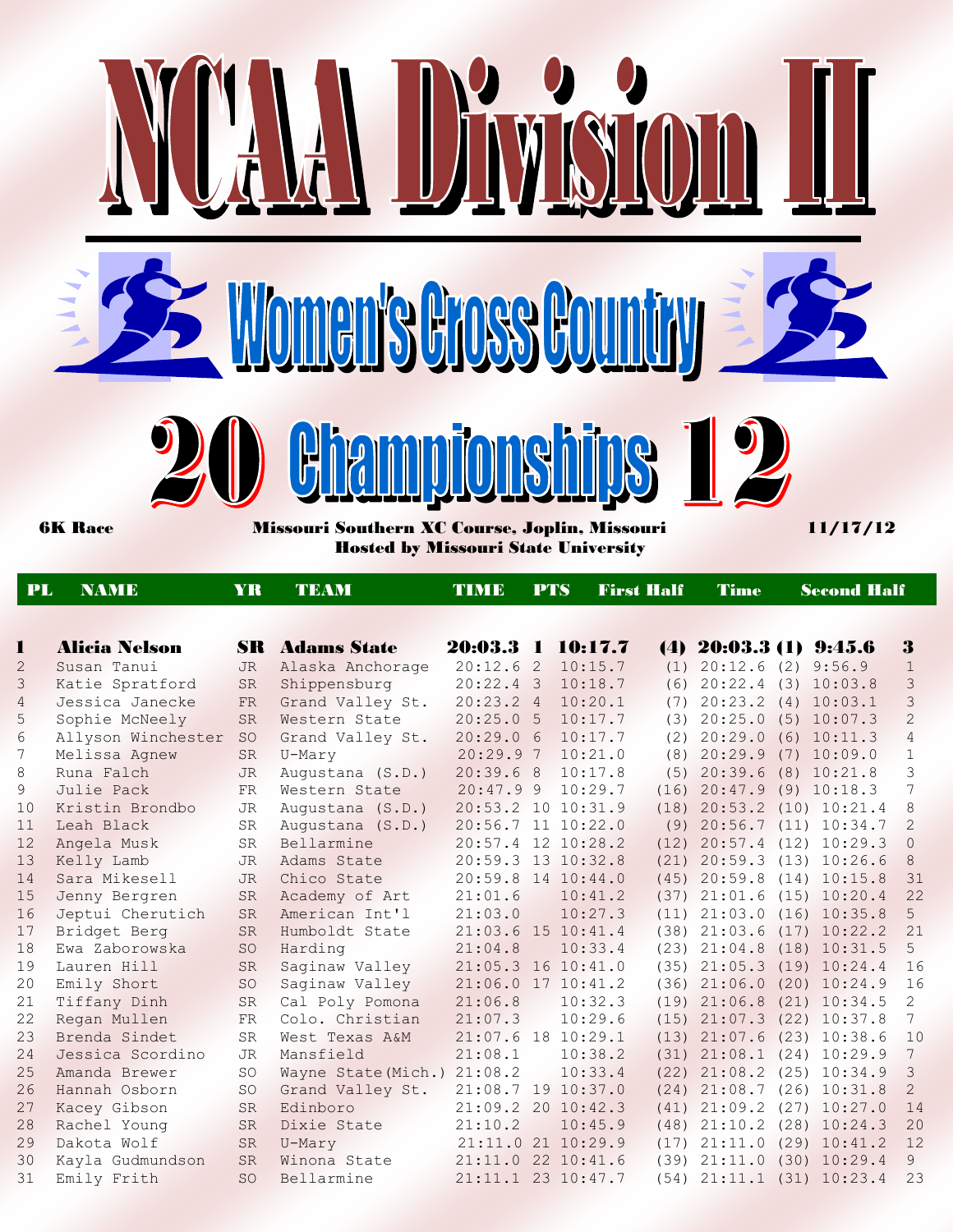| 32 | Jessica Watychowicz SR            |           | Wis.-Parkside                         | 21:11.9            | 10:37.3            |      | $(26)$ $21:11.9$ $(32)$ $10:34.6$ |      |                | 6               |
|----|-----------------------------------|-----------|---------------------------------------|--------------------|--------------------|------|-----------------------------------|------|----------------|-----------------|
| 33 | Twishana Williams                 |           | Lincoln (Mo.)                         | 21:12.4            | 10:25.0            |      | $(10)$ $21:12.4$ $(33)$ $10:47.5$ |      |                | 23              |
|    |                                   | <b>SO</b> |                                       |                    |                    |      |                                   |      |                |                 |
| 34 | Mireia Guarner                    | <b>FR</b> | West Texas A&M                        | 21:12.9 24 10:39.1 |                    |      | $(32)$ $21:12.9$ $(34)$ $10:33.9$ |      |                | $\overline{2}$  |
| 35 | Jessica Young                     | <b>SO</b> | Winona State                          |                    | 21:13.1 25 10:32.7 |      | $(20)$ $21:13.1$ $(35)$ $10:40.5$ |      |                | 15              |
| 36 | Sarah Krolick                     | <b>JR</b> | Edinboro                              |                    | 21:15.6 26 10:42.3 |      | $(42)$ $21:15.6$ $(36)$ $10:33.3$ |      |                | 6               |
| 37 | Megan Burrell                     | SR        | UC-Colo. Spgs.                        |                    | 21:16.1 27 10:42.9 |      | $(43)$ $21:16.1$ $(37)$ $10:33.2$ |      |                | 6               |
| 38 | Lauren Martin                     | SO        | Adams State                           | 21:17.8 28 10:39.8 |                    |      | $(34)$ $21:17.8$ $(38)$ $10:38.1$ |      |                | $\overline{4}$  |
| 39 | Alyssa Selve                      | JR.       | Adams State                           |                    | 21:21.2 29 10:46.7 |      | $(50)$ $21:21.2$ $(39)$ $10:34.6$ |      |                | 11              |
| 40 | Kyle Blakeslee                    | <b>SR</b> | Augustana (S.D.)                      | 21:23.2 30 10:37.0 |                    |      | $(25)$ $21:23.2$ $(40)$ $10:46.2$ |      |                | 15              |
| 41 | Alicia Nehl                       | <b>SR</b> | U-Mary                                |                    | 21:25.2 31 10:50.1 |      | $(60)$ $21:25.2$ $(41)$ $10:35.1$ |      |                | 19              |
|    |                                   |           |                                       |                    |                    |      |                                   |      |                | 12              |
| 42 | Madie Rodts                       | SO        | Grand Valley St.                      | 21:25.8 32 10:38.1 |                    |      | $(30)$ $21:25.8$ $(42)$ $10:47.8$ |      |                |                 |
| 43 | Erin Dolan                        | <b>SR</b> | Drury                                 | 21:27.1            | 10:37.4            |      | $(27)$ $21:27.1$ $(43)$ $10:49.7$ |      |                | 16              |
| 44 | Katie Thralls                     | <b>FR</b> | Seattle Pacific                       |                    | 21:28.2 33 10:43.7 |      | $(44)$ $21:28.2$ $(44)$ $10:44.6$ |      |                | $\circ$         |
| 45 | Cassandra Ortiz                   | <b>JR</b> | Western State                         |                    | 21:29.4 34 10:49.5 |      | $(59)$ $21:29.4$ $(45)$ $10:39.9$ |      |                | 14              |
| 46 | Ayla Granados                     | <b>JR</b> | Chico State                           |                    | 21:30.0 35 10:37.6 |      | $(28)$ $21:30.0$                  |      | $(46)$ 10:52.5 | 18              |
| 47 | Amy Schnittger                    | SR        | Chico State                           | 21:33.6 36 10:44.1 |                    |      | $(46)$ $21:33.6$                  |      | $(47)$ 10:49.5 | $\mathbf{1}$    |
| 48 | Ivy O'Guinn                       | JR        | Alaska Anchorage                      | 21:34.5 37 10:51.9 |                    |      | $(69)$ $21:34.5$ $(48)$ $10:42.6$ |      |                | 21              |
| 49 | Jesse Brunett                     | SO        | Adams State                           |                    | 21:35.7 38 10:48.8 |      | $(56)$ 21:35.7 $(49)$ 10:46.9     |      |                | $7\phantom{.}$  |
| 50 | Miriam Kipng'eno                  | SR        | Alaska Anchorage                      |                    | 21:35.9 39 10:29.2 |      | $(14)$ $21:35.9$ $(50)$ $11:06.8$ |      |                | 36              |
|    |                                   |           |                                       |                    |                    |      |                                   |      |                |                 |
| 51 | Courtney Brewis                   | JR        | Grand Valley St.                      | 21:36.1 40 10:47.6 |                    | (52) | 21:36.1(51)10:48.6                |      |                | $\mathbf{1}$    |
| 52 | Janelle Lincks                    | FR        | Metropolitan St.                      | 21:36.5            | 10:48.3            |      | $(55)$ $21:36.5$ $(52)$ $10:48.3$ |      |                | $\mathcal{S}$   |
| 53 | Veronica Sandoval                 | JR.       | UC-Colo. Spgs.                        | 21:37.6 41 10:50.2 |                    |      | $(61)$ $21:37.6$                  |      | $(53)$ 10:47.5 | $\,8\,$         |
| 54 | Hannah Cooling                    | <b>JR</b> | Colorado Mines                        | 21:38.3 42 10:53.7 |                    |      | $(73)$ $21:38.3$ $(54)$ $10:44.6$ |      |                | 19              |
| 55 | Amanda Raudabaugh                 | <b>SR</b> | Shippensburg                          |                    | 21:38.7 43 10:56.0 |      | $(82)$ $21:38.7$ $(55)$ $10:42.7$ |      |                | 27              |
| 56 | Hannah Schuster                   | <b>SR</b> | Colorado Mines                        | 21:39.1 44 10:49.5 |                    |      | $(58)$ $21:39.1$ $(56)$ $10:49.7$ |      |                | $\overline{2}$  |
| 57 | Annie Pfiefle                     | <b>SR</b> | Augustana (S.D.)                      | 21:40.8 45 10:41.8 |                    |      | $(40)$ $21:40.8$                  |      | $(57)$ 10:59.1 | 17              |
| 58 | Tara Dooley                       | SO        | Bentley                               | 21:41.9            | 10:39.3            |      | $(33)$ $21:41.9$ $(58)$ $11:02.6$ |      |                | 25              |
| 59 | Lauren Minor                      | <b>SR</b> | Southern Indiana                      | 21:43.0 46 10:54.4 |                    |      | $(75)$ $21:43.0$                  |      |                | 16              |
|    |                                   |           |                                       |                    |                    |      |                                   |      | $(59)$ 10:48.6 |                 |
| 60 | Stephanie Beaudette JR            |           | Indiana (Pa.)                         |                    | 21:43.7 47 10:55.0 | (77) | 21:43.7 (60) 10:48.8              |      |                | 17              |
| 61 | Courtney Dinnan                   | SR        | So. Conn. St.                         | 21:44.9            | 10:55.1            |      | $(78)$ $21:44.9$                  | (61) | 10:49.8        | 17              |
| 62 | Sarah Freistone                   | FR        | Alaska Anchorage                      | 21:46.9 48 10:47.7 |                    |      | $(53)$ $21:46.9$                  |      | $(62)$ 10:59.2 | 9               |
| 63 | Jessica Varela                    | SO        | Chico State                           | 21:46.9 49 10:53.5 |                    | (72) | 21:46.9                           |      | $(63)$ 10:53.5 | 9               |
| 64 | Stephanie Case                    | SR        | Slippery Rock                         | 21:47.4            | 10:47.1            | (51) | 21:47.4                           |      | $(64)$ 11:00.3 | 13              |
| 65 | Anna Marshall                     | JR.       | Western State                         |                    | 21:48.0 50 10:55.4 |      | $(79)$ $21:48.0$                  |      | $(65)$ 10:52.7 | 14              |
| 66 | Rachel Schrader                   | <b>JR</b> | Missouri Southern                     | 21:48.1 51 10:50.3 |                    |      | $(63)$ $21:48.1$ $(66)$ $10:57.8$ |      |                | $\mathcal{E}$   |
| 67 | Devon Kelsey                      | <b>JR</b> | Humboldt State                        |                    | 21:48.9 52 10:51.0 | (67) | 21:48.9                           |      | $(67)$ 10:57.9 | $\overline{O}$  |
| 68 | Taylor Stepanski                  | FR        | Saginaw Valley                        | 21:51.2 53 11:02.1 |                    | (94) | 21:51.2                           |      | $(68)$ 10:49.1 | 26              |
|    |                                   |           |                                       |                    |                    |      |                                   |      |                |                 |
| 69 | Kristen Gray                      | JR        | Southern Indiana                      | 21:51.6 54 10:49.1 |                    | (57) | 21:51.6                           |      | $(69)$ 11:02.5 | 12              |
| 70 | Emily Ahrens                      | SO        | Edinboro                              | 21:52.8 55 10:55.5 |                    |      | $(80)$ $21:52.8$ $(70)$ $10:57.4$ |      |                | 10              |
| 71 | Tracee Van der Wyk JR Adams State |           |                                       | 21:53.6 56 11:07.8 |                    |      | $(106)$ 21:53.6 $(71)$ 10:45.9 35 |      |                |                 |
| 72 | Courtney Anderson                 | SR        | Cal St. Stanislaus 21:54.6 57 10:56.4 |                    |                    |      | $(83)$ $21:54.6$ $(72)$ $10:58.3$ |      |                | 11              |
| 73 | Emma Shank                        | JR        | Shippensburg                          |                    | 21:55.0 58 11:03.3 |      | $(96)$ $21:55.0$ $(73)$ $10:51.7$ |      |                | 23              |
| 74 | Laura Yarrow                      | FR        | Tampa                                 |                    | 21:55.3 59 10:50.3 |      | $(64)$ $21:55.3$ $(74)$ $11:05.0$ |      |                | 10              |
| 75 | Jordan Skelly                     | SO        | Winona State                          | 21:56.2 60 10:53.0 |                    |      | $(71)$ $21:56.2$ $(75)$ $11:03.3$ |      |                | $4\overline{ }$ |
| 76 | Amber Moore                       | JR        | West Texas A&M                        |                    | 21:56.6 61 11:06.1 |      | $(100)$ 21:56.6 $(76)$ 10:50.6    |      |                | 24              |
| 77 | Dallas Campbell                   | JR        | Cal St. Stanislaus 21:57.7 62 10:57.1 |                    |                    |      | $(85)$ $21:57.7$ $(77)$ $11:00.7$ |      |                |                 |
|    |                                   |           |                                       |                    |                    |      |                                   |      |                | 8               |
| 78 | Marie Patton                      | SR        | Colorado Mines                        | 21:58.7 63 10:51.3 |                    |      | $(68)$ 21:58.7 (78) 11:07.4       |      |                | 10              |
| 79 | Chloe Gustafson                   | SO        | Colorado Mines                        | 21:59.1 64 11:01.2 |                    |      | $(92)$ $21:59.1$ $(79)$ $10:58.0$ |      |                | 13              |
| 80 | Alyssa Taddie                     | SR        | Indiana (Pa.)                         | 21:59.3 65 11:05.4 |                    |      | $(99)$ $21:59.3$ $(80)$ $10:54.0$ |      |                | 19              |
| 81 | Paige Henker                      | SR        | Chico State                           |                    | 21:59.6 66 10:50.6 |      | $(66)$ 21:59.6 $(81)$ 11:09.1     |      |                | 15              |
| 82 | Kelly Hagan                       | JR        | Tampa                                 |                    | 22:00.2 67 11:00.6 |      | $(90)$ $22:00.2$ $(82)$ $10:59.6$ |      |                | 8               |
| 83 | Caroline McBride                  | SR        | Stonehill                             |                    | 22:00.4 68 10:53.8 |      | $(74)$ $22:00.4$ $(83)$ $11:06.6$ |      |                | 9               |
| 84 | Angie Martell                     | SO        | UC-Colo. Spgs.                        | 22:02.3 69 11:00.9 |                    |      | $(91)$ $22:02.3$ $(84)$ $11:01.4$ |      |                | 7 <sup>7</sup>  |
| 85 | Maggie Wagner                     | SR        | Bellarmine                            |                    | 22:02.9 70 11:09.5 |      | $(108)$ 22:02.9 $(85)$ 10:53.4    |      |                | 23              |
|    |                                   |           |                                       |                    |                    |      |                                   |      |                |                 |
| 86 | Monica Kinney                     | SR        | Grand Valley St.                      | 22:03.9 71 10:37.8 |                    |      | $(29)$ $22:03.9$ $(86)$ $11:26.1$ |      |                | 57              |
| 87 | Brittany Poole                    | SR        | NW Missouri                           | 22:04.2            | 10:50.4            |      | $(65)$ 22:04.2 $(87)$ 11:13.8     |      |                | 22              |
| 88 | McKayla Fricker                   | JR        | Seattle Pacific                       | 22:05.6 72 11:10.4 |                    |      | $(109)$ 22:05.6 (88) 10:55.3      |      |                | 21              |
| 89 | Kaley Temaat                      | SR        | Pittsburg St.                         | 22:05.9 73 11:01.2 |                    |      | $(93)$ $22:05.9$ $(89)$ $11:04.8$ |      |                | $4\overline{ }$ |
| 90 | Tara Richardson                   | SO        | Western State                         | 22:06.8 74 10:45.0 |                    |      | $(47)$ 22:06.8 (90) 11:21.8       |      |                | 43              |
| 91 | Marlee Tegenkamp                  | SR        | Missouri Southern 22:09.9 75 11:03.9  |                    |                    |      | $(97)$ 22:09.9 $(91)$ 11:06.0     |      |                | 6               |
| 92 | Ashley Flores                     | <b>JR</b> | Midwestern St.                        | 22:09.9            | 10:55.7            |      | $(81)$ 22:09.9 $(92)$ 11:14.2     |      |                | 11              |
| 93 | Susan Bick                        | <b>JR</b> | Alaska Anchorage                      |                    | 22:10.6 76 11:06.1 |      | (102) 22:10.6 (93) 11:04.6        |      |                | 9               |
| 94 | Faith Warren                      | SR        | Palm Beach Atlantic22:11.8            |                    | 11:06.1            |      | $(101) 22:11.8$ $(94) 11:05.7$    |      |                | 7 <sup>7</sup>  |
|    |                                   |           |                                       |                    |                    |      |                                   |      |                |                 |
| 95 | Samantha Thompson                 | JR        | Indiana (Pa.)                         |                    | 22:15.1 77 11:06.6 |      | $(103)$ 22:15.1 $(95)$ 11:08.5    |      |                | 8               |
| 96 | Katie Morris                      | FR.       | Seattle Pacific                       |                    | 22:17.3 78 10:45.9 |      | (49) 22:17.3 (96) 11:31.4         |      |                | 47              |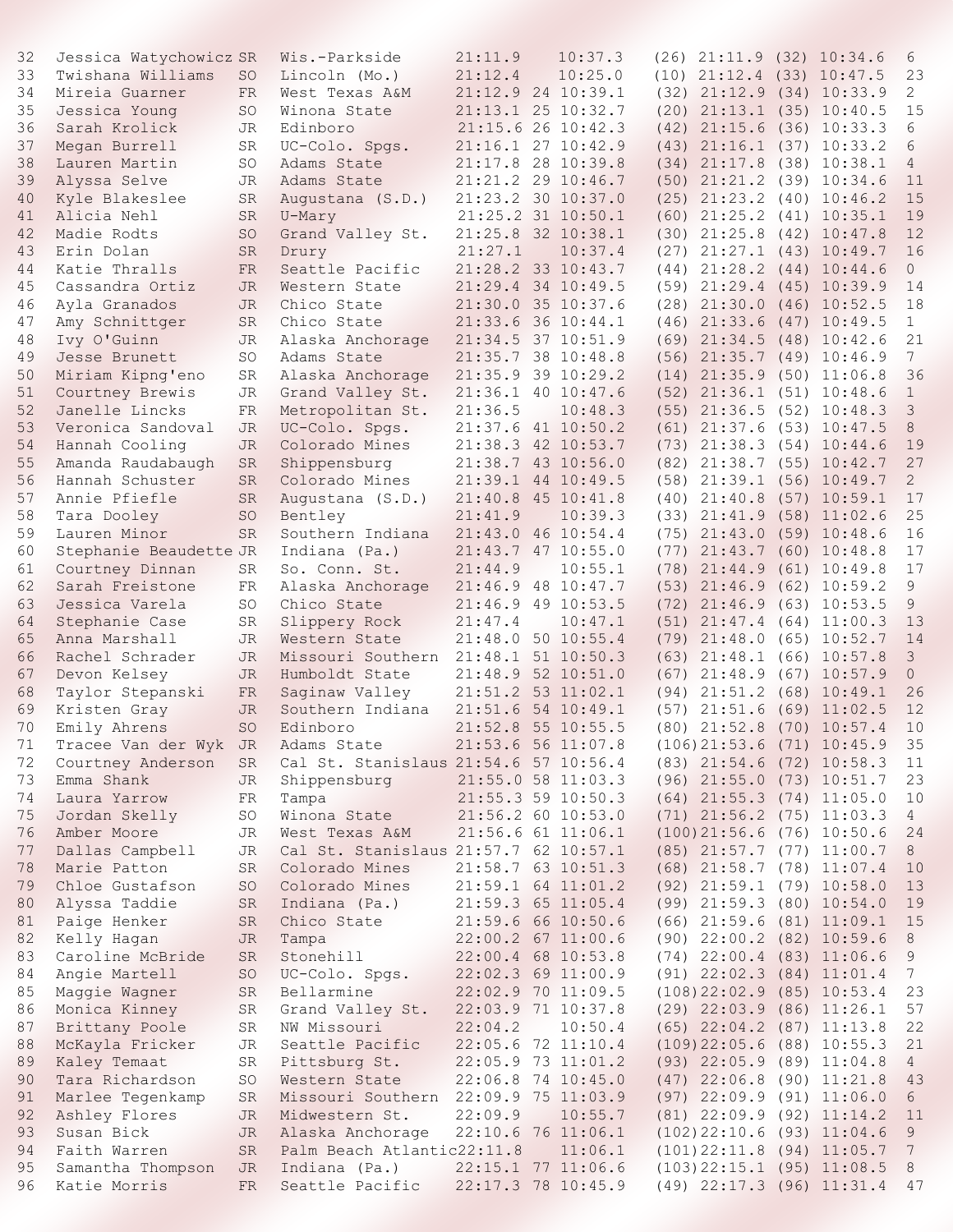| 97  | Kirsten Farquhar          | <sub>SO</sub> | Colorado Mines                                                       |                    |                                  | 22:17.3 79 11:19.6 (145) 22:17.3 (97)              |      | 10:57.748                |  |
|-----|---------------------------|---------------|----------------------------------------------------------------------|--------------------|----------------------------------|----------------------------------------------------|------|--------------------------|--|
| 98  | Chelsea Bishop            | <b>JR</b>     | Stonehill                                                            |                    | $22:18.6$ 80 10:54.5 (76)        | 22:18.6                                            | (98) | 11:24.122                |  |
| 99  | Kelcie Severson           | JR.           | Grand Valley St.                                                     |                    | 22:20.5 81 10:56.9 (84)          | 22:20.5                                            | (99) | $11:23.6$ 15             |  |
| 100 | Bryn Haebe                | <b>SO</b>     | Alaska Anchorage                                                     |                    | 22:20.9 82 11:07.2 (104) 22:20.9 |                                                    |      | $(100)$ 11:13.7 4        |  |
| 101 | Augusta Schrader          | <b>SO</b>     | Southern Indiana                                                     |                    |                                  | 22:20.9 83 11:10.9 (112) 22:20.9 (101) 11:10.1 11  |      |                          |  |
| 102 | Amanda Camarillo          | JR            | Humboldt State                                                       |                    |                                  | 22:21.0 84 11:13.2 (117) 22:21.0 (102) 11:07.9 15  |      |                          |  |
|     | 103 Keeley Wood           | JR            | Wingate                                                              | 22:21.8            | 10:58.0(87)                      | 22:21.8 (103) 11:23.8 16                           |      |                          |  |
|     | 104 Alyssa Osika          | SR            | Ferris State                                                         |                    | $22:22.6$ 85 10:50.2 (62)        | 22:22.6 (104) 11:32.4 42                           |      |                          |  |
|     | 105 Caitlin Perry         | <b>SO</b>     | Shippensburg                                                         | 22:23.2 86 11:13.8 |                                  | $(121)$ $22:23.2$ $(105)$ $11:09.4$ 16             |      |                          |  |
| 106 | Jordan McGuire            | <b>SR</b>     | Ferris State                                                         |                    | 22:23.4 87 11:20.1 (148) 22:23.4 |                                                    |      | $(106)$ 11:03.3 42       |  |
| 107 | Kaylee McClanahan         | JR.           | Southern Indiana                                                     |                    | 22:23.7 88 11:11.8 (113) 22:23.7 |                                                    |      | $(107)$ 11:12.0 6        |  |
|     | 108 Ashley Benfield       | <b>SO</b>     | UC-Colo. Spgs.                                                       |                    | 22:24.8 89 11:14.8 (125) 22:24.8 |                                                    |      | $(108)$ $11:10.1$ 17     |  |
| 109 | Rachel Naranjo            | JR.           | Cal St. Stanislaus 22:25.5 90 11:03.9 (98)                           |                    |                                  | 22:25.5 (109) 11:21.6 11                           |      |                          |  |
| 110 | Alex Moase                | <b>SO</b>     | Pittsburg St.                                                        |                    | 22:26.6 91 11:16.5 (129) 22:26.6 |                                                    |      | $(110)$ $11:10.2$ 19     |  |
| 111 | Jonah Weeks               | <b>SR</b>     | Chico State                                                          |                    | 22:26.8 92 11:07.4 (105) 22:26.8 |                                                    |      | $(111)$ $11:19.46$       |  |
| 112 | Tayler Warren             | <b>SO</b>     | Adams State                                                          |                    |                                  | 22:27.3 93 11:13.2 (118) 22:27.3 (112) 11:14.1 6   |      |                          |  |
| 113 | Jordan Paschke            | FR            | Winona State                                                         |                    |                                  | 22:29.2 94 11:19.2 (143) 22:29.2 (113) 11:10.0 30  |      |                          |  |
|     | 114 Rachel Magliane       | FR            | Indiana (Pa.)                                                        |                    |                                  | 22:29.2 95 11:17.7 (134) 22:29.2 (114) 11:11.6 20  |      |                          |  |
| 115 | Jessica Blakely           | SR            | West Texas A&M                                                       |                    |                                  | 22:30.2 96 11:12.5 (115) 22:30.2 (115) 11:17.7 0   |      |                          |  |
|     | 116 Heather Weiss         | SO            | Shippensburg                                                         |                    | 22:30.5 97 11:12.2 (114) 22:30.5 |                                                    |      | $(116)$ $11:18.3$ 2      |  |
|     | 117 Teha Ames             | SO            | Saginaw Valley                                                       |                    |                                  | 22:31.0 98 11:16.8 (130) 22:31.0 (117) 11:14.3 13  |      |                          |  |
|     | 118 Kristina Delpesche FR |               | Columbus St.                                                         |                    |                                  | 22:32.4 99 11:22.9 (158) 22:32.4 (118) 11:09.6 40  |      |                          |  |
|     | 119 Kaley Glover          | <b>SR</b>     | Montevallo                                                           | 22:33.0            |                                  | $11:16.3$ (128) 22:33.0 (119) 11:16.8 9            |      |                          |  |
|     | 120 Madison Neher         | SO            | UC-Colo. Spgs.                                                       |                    |                                  | 22:33.3 100 11:19.8 (146) 22:33.3 (120) 11:13.6 26 |      |                          |  |
|     | 121 Alexandria Palm       | JR.           | Nova Southeastern 22:34.5 101 11:17.5 (133) 22:34.5 (121) 11:17.0 12 |                    |                                  |                                                    |      |                          |  |
|     | 122 Lynelle Decker        | <b>FR</b>     | Seattle Pacific                                                      |                    |                                  | 22:34.6 102 11:10.4 (110) 22:34.6 (122) 11:24.3 12 |      |                          |  |
|     | 123 Megan Snyder          | <b>SR</b>     | Winona State                                                         |                    |                                  | 22:35.7 103 11:23.7 (162) 22:35.7 (123) 11:12.0 39 |      |                          |  |
| 124 | Lauryn Falcone            | <b>SR</b>     | Rollins                                                              | 22:36.0            |                                  | $11:24.0$ (164) 22:36.0 (124) 11:12.1 40           |      |                          |  |
|     | 125 Ann Joyce Miller      | FR            | Colorado Mines                                                       |                    | 22:36.2 104 11:20.6              | $(153)$ $22:36.2$ $(125)$ $11:15.6$ 28             |      |                          |  |
|     | 126 Kaitlyn Belisle       | JR            | Missouri Southern 22:36.5 105 10:58.4 (88)                           |                    |                                  |                                                    |      | 22:36.5 (126) 11:38.2 38 |  |
|     | 127 Betsy Eickelberg      | JR            | Adelphi                                                              |                    |                                  | 22:36.9 106 11:14.1 (123) 22:36.9 (127) 11:22.8 4  |      |                          |  |
|     | 128 Raven Harrison        | FR            | Humboldt State                                                       |                    | 22:37.7 107 11:19.0              | $(140)$ 22:37.7 $(128)$ 11:18.7 12                 |      |                          |  |
| 129 | Jasmine Johnson           | SO            | Seattle Pacific                                                      |                    | 22:37.9 108 11:20.0              | $(147)$ 22:37.9 $(129)$ 11:17.9 18                 |      |                          |  |
|     | 130 Althea Davidson       | <b>SO</b>     | Wilmington (Del.)                                                    | 22:38.2            |                                  | $11:17.3$ (132) 22:38.2 (130) 11:21.0 2            |      |                          |  |
|     | 131 Samantha Johnson      | JR.           | Ferris State                                                         |                    | 22:38.3 109 11:00.2 (89)         |                                                    |      | 22:38.3 (131) 11:38.1 42 |  |
|     | 132 Anna Patti            | <b>FR</b>     | Seattle Pacific                                                      |                    | 22:38.7 110 11:16.2              | $(127)$ 22:38.7 $(132)$ 11:22.5 5                  |      |                          |  |
|     | 133 Paige Galvin          | <b>SR</b>     | Clayton State                                                        |                    | 22:39.8 111 11:18.5              | $(137)$ 22:39.8                                    |      | $(133)$ $11:21.44$       |  |
| 134 | Bridgette McCormick SO    |               | Pittsburg St.                                                        |                    | 22:40.1 112 11:15.0              | $(126)$ $22:40.1$ $(134)$ $11:25.1$ 8              |      |                          |  |
|     | 135 Robyn Zeidler         | JR.           | Seattle Pacific                                                      |                    |                                  | 22:40.5 113 11:33.9 (190) 22:40.5 (135) 11:06.7 55 |      |                          |  |
|     | 136 Kasey Jones           | SO            | Edinboro                                                             |                    |                                  | 22:40.9 114 11:17.2 (131) 22:40.9 (136) 11:23.8 5  |      |                          |  |
|     | 137 Rebekah Bahra         | FR.           | Chico State                                                          |                    |                                  | 22:41.2 115 11:14.3 (124) 22:41.2 (137) 11:26.9 13 |      |                          |  |
|     | 138 Victoria Davis        | JR            | Bloomsburg                                                           | 22:42.6            |                                  | 10:52.7 (70) 22:42.6 (138) 11:50.0 68              |      |                          |  |
|     | 139 Chelsea Schrubbe      | SO            | Winona State                                                         |                    |                                  | 22:42.9 116 11:22.1 (156) 22:42.9 (139) 11:20.8 17 |      |                          |  |
|     | 140 Steph Pryor           | JR            | Shippensburg                                                         |                    |                                  | 22:42.9 117 11:10.7 (111) 22:42.9 (140) 11:32.2 29 |      |                          |  |
|     | 141 Peri Bowman           | JR            | Nova Southeastern                                                    |                    |                                  | 22:43.4 118 11:29.8 (181) 22:43.4 (141) 11:13.6 40 |      |                          |  |
|     | 142 Erika Wilson          | JR.           | Southern Indiana                                                     |                    | 22:43.8 119 10:57.3 (86)         |                                                    |      | 22:43.8 (142) 11:46.6 56 |  |
|     | 143 Cate Dunn             | SO            | Pittsburg St.                                                        |                    |                                  | 22:43.9 120 11:20.2 (150) 22:43.9 (143) 11:23.7 7  |      |                          |  |
|     | 144 Caroline Kaufman      | FR            | Humboldt State                                                       |                    |                                  | 22:44.1 121 11:24.2 (167) 22:44.1 (144) 11:20.0 23 |      |                          |  |
|     | 145 Nina Carson           | <b>SR</b>     | Humboldt State                                                       |                    |                                  | 22:44.2 122 11:18.7 (138) 22:44.2 (145) 11:25.5 7  |      |                          |  |
|     | 146 Adelene Mengwasser FR |               | Missouri Southern 22:44.3 123 11:22.5 (157) 22:44.3 (146) 11:21.9 11 |                    |                                  |                                                    |      |                          |  |
|     | 147 Amanda Reynolds       | <b>SO</b>     | Humboldt State                                                       |                    |                                  | 22:45.1 124 11:27.8 (177) 22:45.1 (147) 11:17.3 30 |      |                          |  |
|     | 148 Haleigh Przybylek     | JR.           | Ferris State                                                         |                    |                                  | 22:45.2 125 11:24.7 (169) 22:45.2 (148) 11:20.5 21 |      |                          |  |
|     | 149 Samantha Bauer        | <b>SO</b>     | UC-Colo. Spgs.                                                       |                    |                                  | 22:45.4 126 11:25.0 (171) 22:45.4 (149) 11:20.4 22 |      |                          |  |
|     | 150 Kristen Veit          | SR.           | Stonehill                                                            |                    |                                  | 22:46.4 127 11:13.0 (116) 22:46.4 (150) 11:33.4 34 |      |                          |  |
|     | 151 Kristie LeSage        | SO            | Ferris State                                                         |                    |                                  | 22:47.1 128 11:24.9 (170) 22:47.1 (151) 11:22.3 19 |      |                          |  |
|     | 152 Vicky Winslow         | <b>SO</b>     | Alabama-Huntsville 22:47.4                                           |                    |                                  | 11:17.8 (135 22:47.4 (152) 11:29.7 17              |      |                          |  |
|     | 153 Torie Weprin          | FR            | Western State                                                        |                    |                                  | 22:48.2 129 11:19.3 (144) 22:48.2 (153) 11:29.0 9  |      |                          |  |
|     | 154 Kaia Hampton          | SR            | Tampa                                                                |                    |                                  | 22:48.3 130 11:20.3 (151) 22:48.3 (154) 11:28.1 3  |      |                          |  |
|     | 155 Jane Looby            | SR            | Indiana (Pa.)                                                        |                    |                                  | 22:48.5 131 11:25.7 (174) 22:48.5 (155) 11:22.8 19 |      |                          |  |
|     | 156 Emily Regan           | JR            | Stonehill                                                            |                    |                                  | 22:49.4 132 11:26.0 (175) 22:49.4 (156) 11:23.5 19 |      |                          |  |
|     | 157 Taylor Sparks         | <b>SO</b>     | West Texas A&M                                                       |                    |                                  | 22:49.6 133 11:33.4 (188) 22:49.6 (157) 11:16.2 31 |      |                          |  |
|     | 158 Jacqueline Kaste      | <b>SR</b>     | Adelphi                                                              |                    |                                  | 22:49.8 134 11:23.0 (159) 22:49.8 (158) 11:26.9 1  |      |                          |  |
|     | 159 Danielle Kissel       | FR            | Tampa                                                                |                    |                                  | 22:49.9 135 11:34.4 (192) 22:49.9 (159) 11:15.5 33 |      |                          |  |
|     | 160 Lauren Baehr          | <b>SO</b>     | Missouri Southern 22:50.0 136 11:20.9 (154) 22:50.0 (160) 11:29.2 6  |                    |                                  |                                                    |      |                          |  |
|     | 161 Emily Anderson        | <b>SO</b>     | Stonehill                                                            |                    |                                  | 22:52.0 137 11:13.9 (122) 22:52.0 (161) 11:38.2 39 |      |                          |  |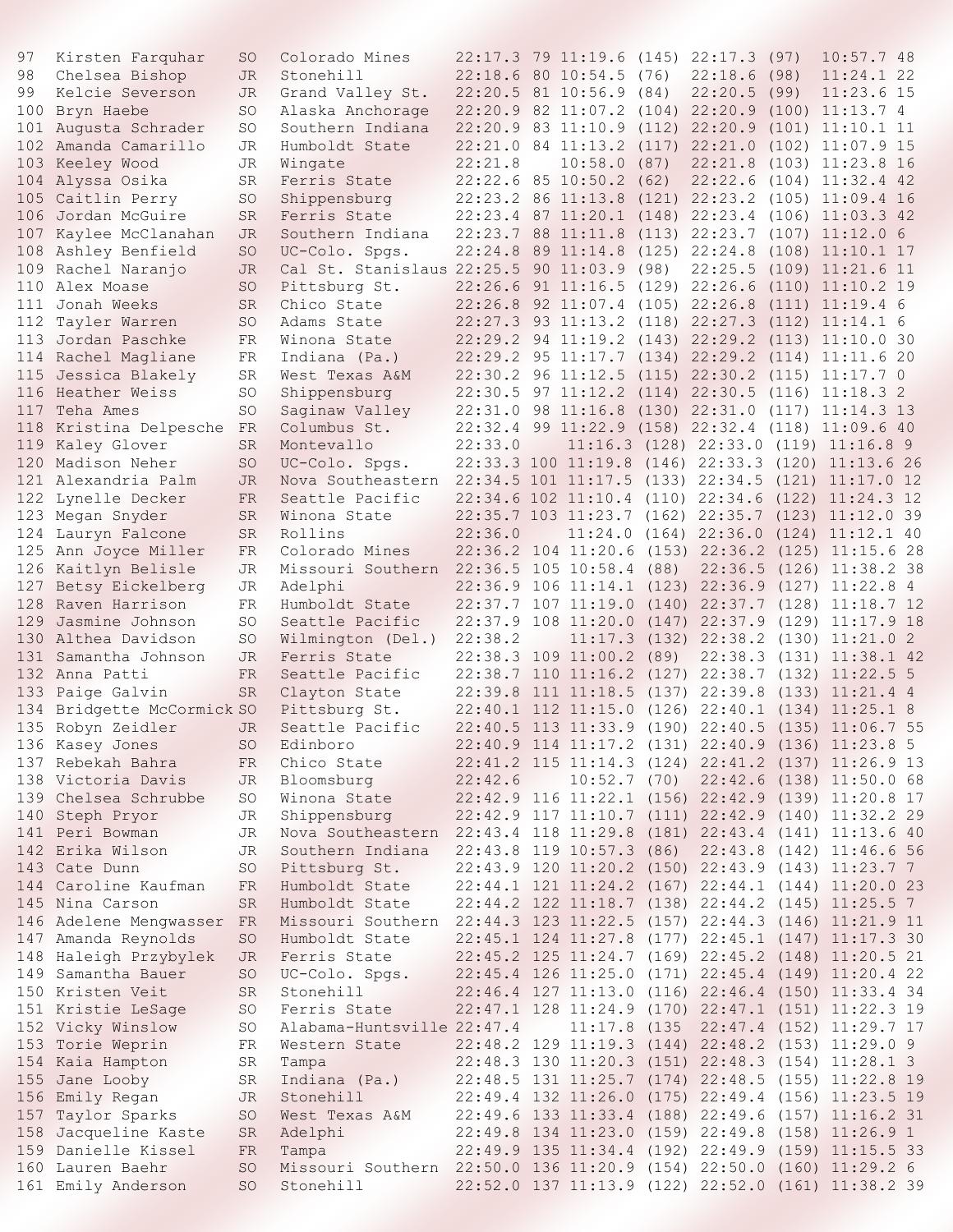|     | 162 Haley Sparks                           | SO              | West Texas A&M                                                       |                                   |                                   |         |       | 22:52.2 138 11:33.5 (189) 22:52.2 (162) 11:18.7 27 |
|-----|--------------------------------------------|-----------------|----------------------------------------------------------------------|-----------------------------------|-----------------------------------|---------|-------|----------------------------------------------------|
|     | 163 Rayna Green                            | FR.             | Columbus St.                                                         |                                   |                                   |         |       | 22:52.7 139 11:32.3 (184) 22:52.7 (163) 11:20.4 21 |
|     | 164 Rubye Elhard                           | <b>SR</b>       | Cal St. Stanislaus 22:55.0 140 11:02.8 (95)                          |                                   |                                   | 22:55.0 |       | $(164)$ $11:52.2$ 69                               |
|     | 165 Alyssa Thiele                          | <b>SR</b>       | Cal St. Stanislaus 22:55.5 141 11:23.3 (161) 22:55.5 (165) 11:32.3 4 |                                   |                                   |         |       |                                                    |
| 166 | Emma Love                                  | SO.             | West Texas A&M                                                       |                                   | 22:55.8 142 11:20.6 (152) 22:55.8 |         |       | $(166)$ $11:35.2$ 14                               |
| 167 | Kaylie Haynes                              | FR              | Colorado Mines                                                       |                                   |                                   |         |       | 22:56.0 143 11:23.0 (160) 22:56.0 (167) 11:33.0 7  |
|     | 168 Karyssa Tourelle-Fallon SRWest Florida |                 |                                                                      |                                   |                                   |         |       | 22:56.1 144 11:34.8 (194) 22:56.1 (168) 11:21.3 26 |
|     | 169 Lizzie Grolle                          | JR.             | Cal St. Stanislaus 22:57.5 145 11:26.9 (176) 22:57.5                 |                                   |                                   |         |       | $(169)$ $11:30.6$ 7                                |
| 170 | Katie Krehlik                              | SR              | Alaska Anchorage                                                     |                                   | 22:57.8 146 11:13.6 (119) 22:57.8 |         |       | $(170)$ $11:44.2$ 51                               |
| 171 | Jenna Lee                                  | SR              | Bellarmine                                                           |                                   | 22:58.0 147 11:25.6 (173) 22:58.0 |         |       | $(171)$ $11:32.4$ 2                                |
|     | 172 Casey Epps                             | JR              | Pittsburg St.                                                        |                                   |                                   |         |       | 22:58.0 148 11:19.0 (139) 22:58.0 (172) 11:39.0 33 |
|     | 173 Samantha Walling                       | <b>JR</b>       | Clayton State                                                        |                                   |                                   |         |       | 22:58.1 149 11:38.1 (200) 22:58.1 (173) 11:20.0 27 |
|     | 174 Katie Koenig                           | JR              | Indiana (Pa.)                                                        |                                   | 22:58.6 150 11:20.2 (149) 22:58.6 |         |       | $(174)$ 11:38.5 25                                 |
|     | 175 Alyssa Wendt                           | <b>FR</b>       |                                                                      |                                   |                                   |         |       | 23:00.3 151 11:21.4 (155) 23:00.3 (175) 11:38.9 20 |
|     |                                            |                 | UC-Colo. Spgs.<br>Columbus St.                                       |                                   |                                   |         |       |                                                    |
|     | 176 Moneque English                        | JR              |                                                                      |                                   |                                   |         |       | 23:01.9 152 11:30.0 (182) 23:01.9 (176) 11:32.0 6  |
| 177 | Sarah Grimm                                | <b>SO</b>       | U-Mary                                                               |                                   |                                   |         |       | 23:02.6 153 11:24.1 (166) 23:02.6 (177) 11:38.6 11 |
| 178 | Kristina Coiro                             | FR              | Adelphi                                                              |                                   |                                   |         |       | 23:02.7 154 11:37.9 (199) 23:02.7 (178) 11:24.8 21 |
| 179 | Cali Antolini                              | FR              | Western State                                                        |                                   | 23:04.4 155 11:24.0 (165) 23:04.4 |         |       | $(179)$ 11:40.4 14                                 |
|     | 180 Mathilde Timboni                       | JR              | Queens $(N.C.)$                                                      | 23:04.                            |                                   |         |       | $11:23.9$ (163) $23:04.5$ (180) $11:40.7$ 17       |
|     | 181 Molly Kokesh                           | SR              | Augustana (S.D.)                                                     |                                   | 23:04.6 156 11:13.7 (120) 23:04.6 |         |       | $(181)$ $11:51.0$ 61                               |
|     | 182 Sarah Biggers                          | JR              | Stonehill                                                            |                                   | 23:05.0 157 11:19.2 (142) 23:05.0 |         |       | $(182)$ $11:45.8$ 40                               |
|     | 183 Kayla Carlson                          | JR              | U-Mary                                                               |                                   |                                   |         |       | 23:07.6 158 11:25.4 (172) 23:07.6 (183) 11:42.2 11 |
|     | 184 Marina Ghabbour                        | JR              | Cal St. Stanislaus                                                   |                                   |                                   |         |       | 23:11.3 159 11:09.2 (107) 23:11.3 (184) 12:02.2 77 |
|     | 185 Racquel Valadez                        | <b>SO</b>       | Clayton State                                                        |                                   |                                   |         |       | 23:11.8 160 11:40.9 (207) 23:11.8 (185) 11:31.0 22 |
|     | 186 Megan Maffett                          | SO              | Edinboro                                                             |                                   |                                   |         |       | 23:12.5 161 11:33.0 (186) 23:12.5 (186) 11:39.5 0  |
| 187 | Amanda Paris                               | <b>SR</b>       | Saginaw Valley                                                       |                                   |                                   |         |       | 23:13.5 162 11:37.8 (198) 23:13.5 (187) 11:35.7 11 |
| 188 | Jordan Westcott                            | JR              | Saint Rose                                                           |                                   | 23:13.7 163 11:44.4 (211) 23:13.7 |         |       | $(188)$ $11:29.3$ 23                               |
|     | 189 Renea Porsch                           | JR.             | West Florida                                                         |                                   |                                   |         |       | 23:14.2 164 11:34.9 (196) 23:14.2 (189) 11:39.4 7  |
| 190 | Carissa Martin                             | <b>SR</b>       | Bellarmine                                                           |                                   | 23:16.0 165 11:29.7 (179) 23:16.0 |         |       | $(190)$ $11:46.4$ 11                               |
|     | 191 Cassy Kendrick                         | SR              | Missouri Southern                                                    | 23:17.6 166 11:28.9 (178) 23:17.6 |                                   |         | (191) | $11:48.8$ 13                                       |
|     | 192 Hannah Kucewicz                        | SR              | Edinboro                                                             |                                   | 23:19.0 167 11:31.8 (183) 23:19.0 |         |       | $(192)$ 11:47.3 9                                  |
| 193 | Courtney Ragan                             | <b>SO</b>       | Tampa                                                                |                                   | 23:20.0 168 11:29.8 (180) 23:20.0 |         |       | $(193)$ $11:50.2$ 13                               |
|     | 194 Tori Peet                              | SO              | Saginaw Valley                                                       |                                   |                                   |         |       | 23:21.1 169 11:33.3 (187) 23:21.1 (194) 11:47.8 7  |
|     | 195 Ladi Stallard                          | JR              | Southern Indiana                                                     |                                   |                                   |         |       | 23:21.7 170 11:38.6 (203) 23:21.7 (195) 11:43.1 8  |
|     | 196 Megan Kaiser                           | <b>SR</b>       | Bellarmine                                                           | 23:22.5 171 11:43.6               |                                   |         |       | $(210)$ $23:22.5$ $(196)$ $11:38.9$ 14             |
| 197 | Jennifer McNally                           | <b>SO</b>       | Adelphi                                                              |                                   | 23:22.8 172 11:24.6 (168) 23:22.8 |         |       | $(197)$ $11:58.2$ 29                               |
|     | 198 Kim Truedson                           | FR              | Winona State                                                         |                                   | 23:24.8 173 11:34.9 (195) 23:24.8 |         |       | $(198)$ 11:50.0 3                                  |
|     | 199 Hannah DeVries                         | FR              | Pittsburg St.                                                        |                                   | 23:28.6 174 11:18.4 (136) 23:28.6 |         |       | $(199)$ $12:10.2$ 63                               |
|     | 200 Larissa Melendez                       | <b>SO</b>       | Adelphi                                                              |                                   | 23:30.0 175 11:38.2 (201) 23:30.0 |         |       | $(200)$ 11:51.9 1                                  |
|     | 201 Patty Massa                            | SR              | Saint Rose                                                           |                                   |                                   |         |       | 23:30.1 176 11:49.5 (216) 23:30.1 (201) 11:40.6 15 |
|     | 202 Sarah Turi                             | SR              | Bellarmine                                                           |                                   |                                   |         |       | 23:31.4 177 11:41.2 (208) 23:31.4 (202) 11:50.3 6  |
|     |                                            |                 |                                                                      |                                   |                                   |         |       |                                                    |
|     | 203 Kyndal Boykin                          | FR              | UNC-Pembroke<br>Edinboro                                             |                                   |                                   |         |       | 23:32.2 178 11:34.1 (191) 23:32.2 (203) 11:58.2 12 |
|     | 204 Elizabeth Budzinski JR                 |                 |                                                                      |                                   |                                   |         |       | 23:32.8 179 11:32.6 (185) 23:32.8 (204) 12:00.3 19 |
|     | 205 Breeann Ovokaitys                      | SO              | Ferris State                                                         |                                   |                                   |         |       | 23:34.5 180 11:39.0 (204) 23:34.5 (205) 11:55.5 1  |
|     | 206 Amanda Callaway                        | SR.             | Pittsburg St.                                                        |                                   |                                   |         |       | 23:35.9 181 11:34.5 (193) 23:35.9 (206) 12:01.4 13 |
|     | 207 Emma Cohen                             | SR              | Saint Rose                                                           |                                   |                                   |         |       | 23:38.6 182 11:50.4 (219) 23:38.6 (207) 11:48.3 12 |
|     | 208 Skylair Hilton                         | SO              | Southern Indiana                                                     |                                   |                                   |         |       | 23:39.2 183 11:38.4 (202) 23:39.2 (208) 12:00.9 6  |
|     | 209 Iolani Scanlan                         | JR              | Tampa                                                                |                                   |                                   |         |       | 23:42.6 184 11:47.5 (213) 23:42.6 (209) 11:55.1 4  |
|     | 210 Dana Welch                             | SR              | Saint Rose                                                           |                                   |                                   |         |       | 23:47.8 185 11:50.8 (220) 23:47.8 (210) 11:57.0 10 |
|     | 211 Jessica Smith                          | SO              | Clayton State                                                        |                                   |                                   |         |       | 23:50.1 186 11:45.2 (212) 23:50.1 (211) 12:05.0 1  |
|     | 212 Livia Mahaffie                         | <b>SR</b>       | UNC-Pembroke                                                         |                                   |                                   |         |       | 23:51.4 187 11:43.1 (209) 23:51.4 (212) 12:08.3 3  |
|     | 213 Yelena Share                           | SO              | Indiana (Pa.)                                                        |                                   |                                   |         |       | 23:53.3 188 11:40.6 (206) 23:53.3 (213) 12:12.7 7  |
|     | 214 Bianca Jordan                          | SO <sub>1</sub> | Saint Rose                                                           |                                   |                                   |         |       | 23:53.6 189 11:50.3 (218) 23:53.6 (214) 12:03.4 4  |
|     | 215 Caroline Rotich                        | JR              | Columbus St.                                                         |                                   |                                   |         |       | 23:54.2 190 11:40.3 (205) 23:54.2 (215) 12:13.9 10 |
|     | 216 Sabrina SeignemartinSR                 |                 | West Florida                                                         |                                   |                                   |         |       | 23:56.4 191 11:53.0 (223) 23:56.4 (216) 12:03.5 7  |
|     | 217 April Schlusser                        | SO              | Shippensburg                                                         |                                   |                                   |         |       | 23:57.8 192 11:50.1 (217) 23:57.8 (217) 12:07.7 0  |
|     | 218 Gabi Swoboda                           | SO              | Augustana (S.D.)                                                     |                                   |                                   |         |       | 23:59.6 193 11:36.0 (197) 23:59.6 (218) 12:23.6 21 |
|     | 219 Gisele Javois                          | JR              | Clayton State                                                        |                                   |                                   |         |       | 24:00.2 194 12:05.8 (232) 24:00.2 (219) 11:54.4 13 |
|     | 220 Aimee Sims                             | FR              | Nova Southeastern 24:01.5 195 12:05.3 (230) 24:01.5 (220) 11:56.2 10 |                                   |                                   |         |       |                                                    |
|     | 221 Katie Hundertmark                      | SR              | Adelphi                                                              |                                   |                                   |         |       | 24:01.9 196 11:51.7 (221) 24:01.9 (221) 12:10.2 0  |
|     | 222 Grace Giampaglia                       | <b>SR</b>       | Saint Rose                                                           |                                   |                                   |         |       | 24:03.9 197 11:57.7 (225) 24:03.9 (222) 12:06.3 3  |
|     | 223 Kelley Bahn                            | <b>SO</b>       | West Florida                                                         |                                   |                                   |         |       | 24:04.7 198 11:51.8 (222) 24:04.7 (223) 12:12.9 1  |
|     | 224 Shelby Nelson                          | <b>SO</b>       | Columbus St.                                                         |                                   |                                   |         |       | 24:05.4 199 11:55.9 (224) 24:05.4 (224) 12:09.5 0  |
|     | 225 Jetaime Hovis                          | FR              | Missouri Southern 24:08.2 200 12:02.4 (227) 24:08.2 (225) 12:05.8 2  |                                   |                                   |         |       |                                                    |
|     | 226 Savannah Fornshell FR                  |                 | UNC-Pembroke<br>and the state                                        |                                   |                                   |         |       | 24:08.5 201 11:48.4 (214) 24:08.5 (226) 12:20.2 12 |